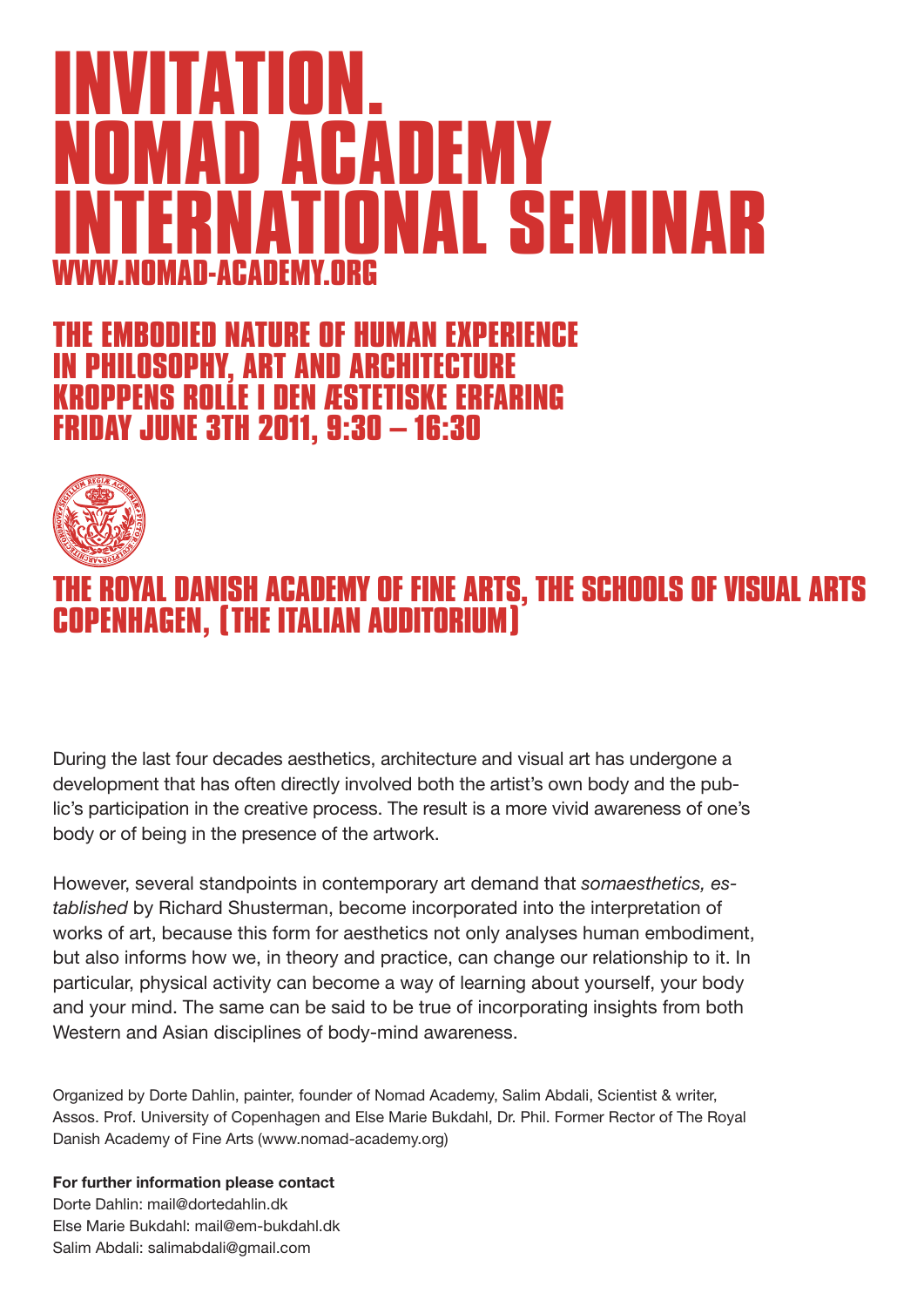### **PROGRAMME.**

| 09:30 - 10:00   | <b>Registration</b>                                                                                                                                                              |
|-----------------|----------------------------------------------------------------------------------------------------------------------------------------------------------------------------------|
| 10:00 - 10:20   | <b>Introduction by Dorte Dahlin &amp; Else Marie Bukdahl</b>                                                                                                                     |
| 10:20 - 11:00   | Richard Shusterman (Philosopher, Florida Atlantic University, USA)<br>Somatic Style                                                                                              |
| $11:00 - 11:40$ | Tagelsir Hassan (Designer, UAE Federal Ministry of Culture, Sharjah)<br>Arabic Calligraphy                                                                                       |
| 11:40 - 12:20   | Nasser Moaiedi Jorfi (Body Therapist, F.I.F.A. Iran)<br>Body Intelligence - the Sufi way                                                                                         |
| 12:20 - 13:15   | <b>Lunch Break</b>                                                                                                                                                               |
| 13:15 - 14:00   | <b>Moonlight Performance:</b><br>Poetry: Salim Abdali (Writer & scientist, Copenhagen, DK)<br>and Niels Hav (Writer, Copenhagen, DK)<br>and Music: Ingolf Olsen (Copenhagen, DK) |
| 14:00-14:40     | Michael Singer (Artist, Florida/Vermont, USA)<br>The re-enchantment of nature and urban space / Large - scale projects in the public space                                       |
| 14:40-15:20     | <b>Coffee break</b>                                                                                                                                                              |
| $15:20 - 16:00$ | Martin Krogh & Martin Laursen (ADEPT architects, Copenhagen, DK)<br><b>Simple Complexity</b>                                                                                     |
| 16:00           | <b>Final discussion</b>                                                                                                                                                          |

Free refreshments available (coffee and water). You are welcome to buy your lunch at the Academy (there will be signs showing where to go).

We are limited to a maximum of 50 participants.

#### **To subscribe to the seminar please contact: mail@dortedahlin.dk Please before Tuesday 31th May**

The seminar is supported by Møbelhandler Clausens Fond Special thanks to The Royal Danish Academy of Fine Arts, The Schools of Visual Arts, for hosting the seminar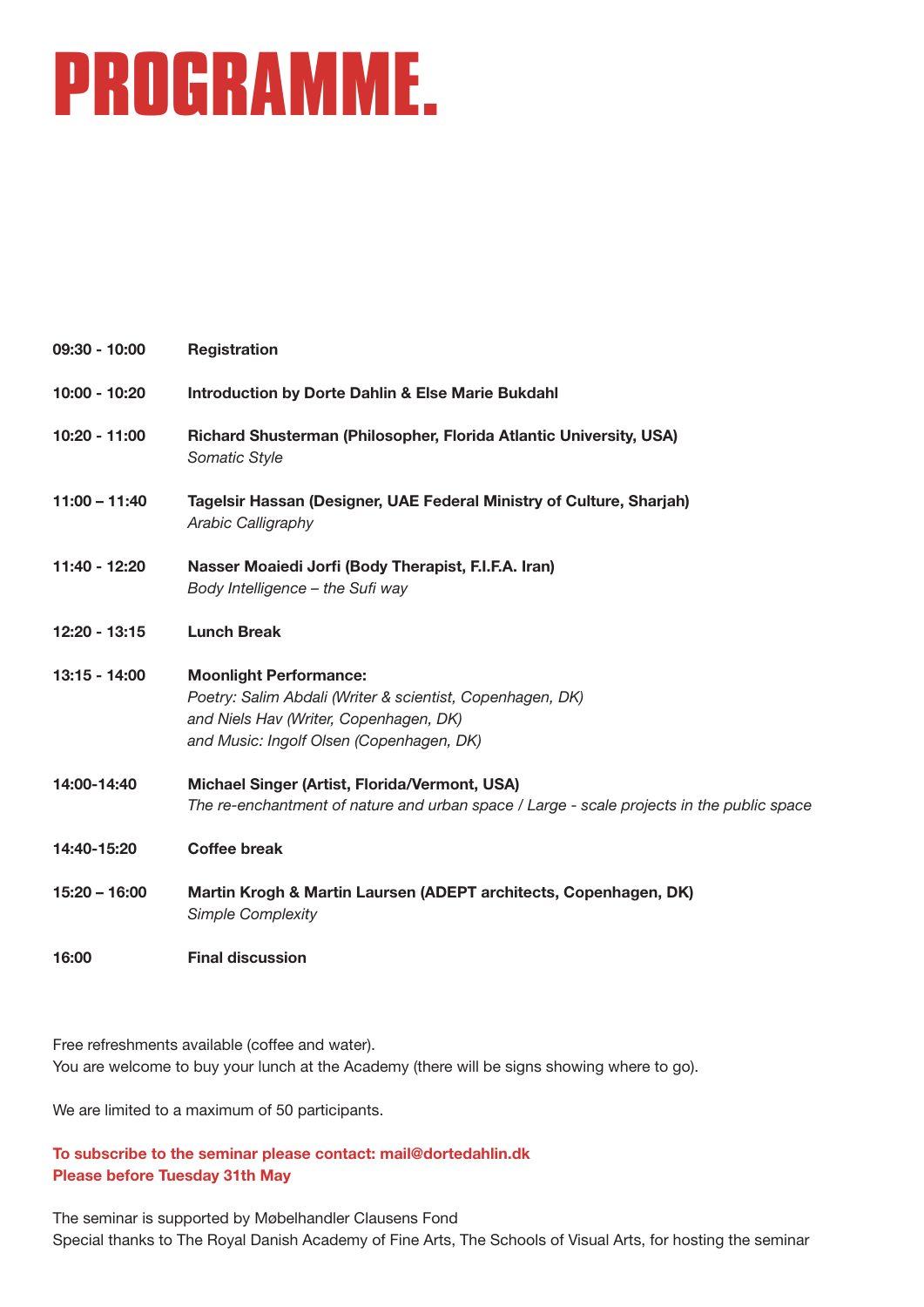### **KEYNOTES.**

#### **SOMATIC STYLE**

Professor Richard Shusterman: The pragmatic philosopher will introduce his very significant contribution to the understanding of body awareness, which has motivated Somaesthetics. The overall aim is to overcome the traditional dualism between body and mind.

#### **ARABIC CALLIGRAPHY**

The calligrapher Tagelsir Hassan will give an introduction to developments in Arabic calligraphy and to his own works, discussing the link between word and vocabulary of art or between calligraphy and visual art.

#### **BODY INTELLIGENCE – THE SUFI WAY**

The body therapist Nasser Moaedi Jorfi will describe his approach and certain role in the art- and architecture project "Moonlight Oasis": a pilot project for a health resort in Sharjah, initiated and drawn up by sculptor, prof. Mogens Møller and Jane Havshøj, architect MAA.

#### **THE RE-ENCHANTMENT OF NATURE AND URBAN SPACE.**

Michael Singer will describe some of his innovative large-scale projects for example *Solid Waste Transfer and Recycling Center*, Phoenix. It is the first garbage center in the U. S. presenting aesthetically powerful design and an ecological renewal. The very large garden in *Denver International Airport*, Colorado, is an "urban paradise".

#### **ADEPT - SIMPLE COMPLEXITY**

The architects Martin Krogh and Martin Laursen will introduce the works and the certain approach of ADEPT architects, in developing contextual projects, which add value to the urban environment without compromising the specific brief.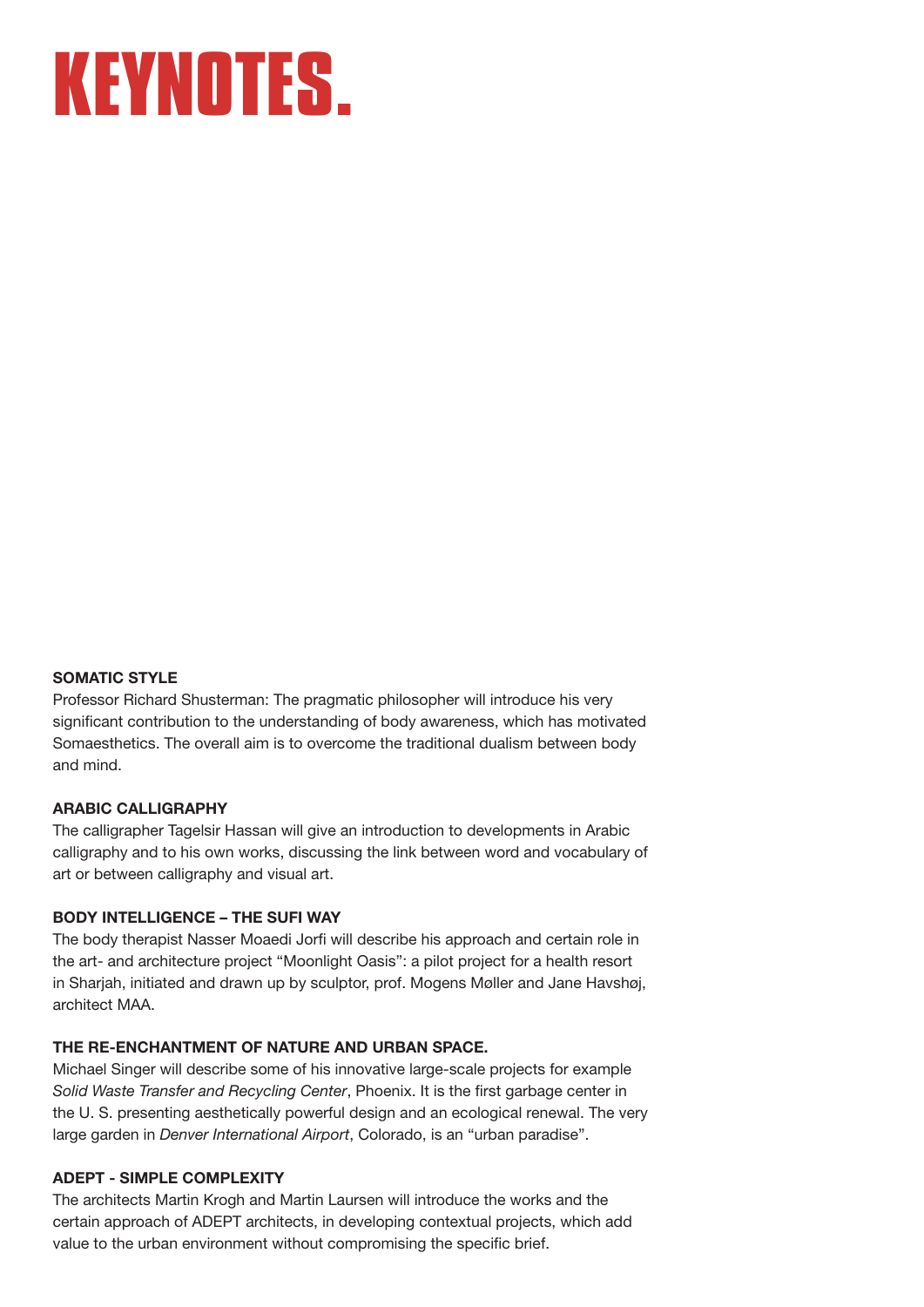**Richard Shusterman, philosopher General Coordinator of Nomad Academy Lives and works in Boca Raton, Florida**

Richard Shusterman is the Dorothy F. Schmidt Eminent Scholar in the Humanities at Florida Atlantic University (Boca Raton) and director of its Center for Body, Mind, and Culture. Author of *Body Consciousness* (Cambridge, 2008), he has also written *Surface and Depth* (2002); *Performing Live* (2000); *Practicing Philosophy* (1997); and *Pragmatist Aesthetics* (1992, 2000, and translated into fourteen languages) as well as other books. His most recent book is *Soma-esthétique et architecture: une alternative critique* (2010). A graduate of Hebrew University of Jerusalem (B.A. and M.A.) and Oxford University (D. Phil), he has held academic appointments in France, Germany, Israel, Japan, and China, and has been awarded research grants from the National Endowment for the Humanities, the Fulbright Commission, and the American Council for Learned Societies, the Humboldt Foundation, and UNESCO. The French government bestowed on him the title of Chevalier in the Ordre des Palmes Academiques. His research in soma esthetics is nourished by his work as a certified somatic educator in the Feldenkrais Method.

To clarify terminological issues one needs to note that Shusterman has intentionally used the term 'soma' (instead of the more familiar 'body') in the name of his disciplinary proposal in order to emphasize an important feature of his conception of corporeality. For Shusterman, who is a true disciple of Dewey in this regard, bodily and mental (as well as cultural and biological) dimensions of human beings are essentially inseparable. To signify this unity (this "sentient perceiving «body-mind»") he prefers to use the term 'soma', which, unlike 'body', does not automatically connote passive flesh contrasted to dynamic soul or mind.

http://wise.fau.edu/bodymindculture/ http://en.wikipedia.org/wiki/Richard\_Shusterman http://nomad-academy.org/nomads.html http://www.fau.edu/bodymindculture/2007\_Conference.php http://nomad-academy.org/761.html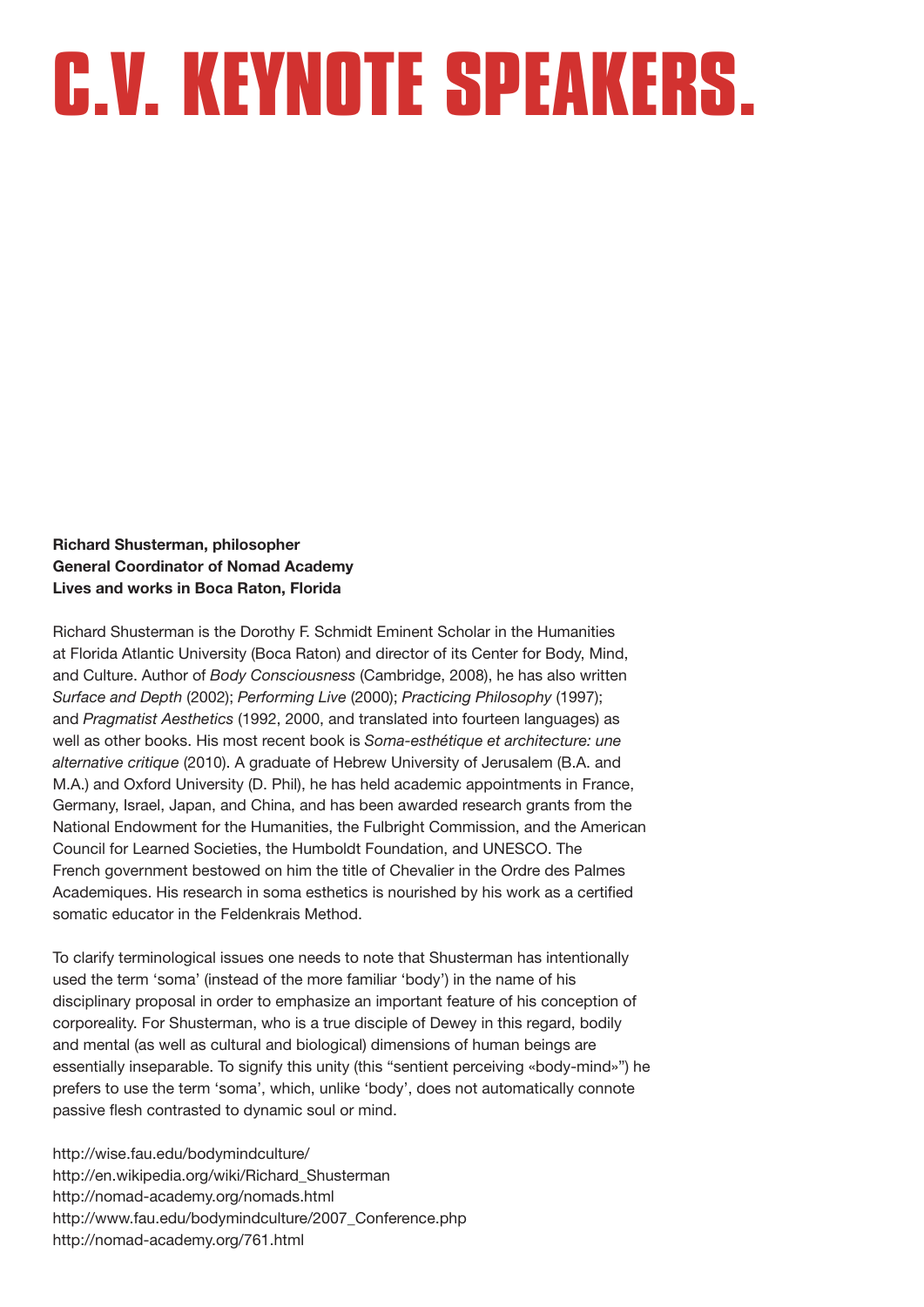#### **Tagelsir Hassan, calligrapher Lives and works in Sharjah/UAE**

The calligrapher Tagelsir Hassan, born in Sudan, has become famous - inside the Arab world and outside its borders - for his classical calligraphic forms of expression and his more abstract language of art, which emerges in a very original way from the visual pattern of the script or the character. He has created a new artistic form noted for its great evocative power and which builds upon interpretation of classical calligraphy and inspiration from modern art, for example from the works of the American Abstract Expressionism – par example Jackson Pollack's paintings. Tagelsir Hassan's classical and modern calligraphic works have been included in a number of important exhibitions in the Arab world, especially in the United Arab Emirates, where he lives, and in other countries, e.g. in Istanbul and Denmark. The Danish exhibition took place in the Royal Library and was called Written Images on Arabic Calligraphy (2007). It was arranged in corporation with the Department of Culture and Information in Sharjah, United Arab Emirates and Nomad Academy.

In 2000 he became Co-founder and Executive editor of HROOF Arabia (*Quarterly Magazine of Arabic Calligraphy)*. He has received many prizes and awards for his excellent classic and modern calligraphic works, when they were shown in the different exhibitions he has held.

In connection with the Nomad Academy, Tagelsir Hassan participated in the following exhibitions:

*Written Images,* the Royal Library, Copenhagen 2007 *The Lying Aleph,* calligraphic workshop, the Royal Academy of Fine Arts, Copenhagen 2007 *Nomad Academy Goes Public,* Sharjah Art Museum 2008 *Sharjah – Art from the Emirates,* the National Museum

http://nomad-academy.org/555.html http://nomad-academy.org/633.html http://nomad-academy.org/852.html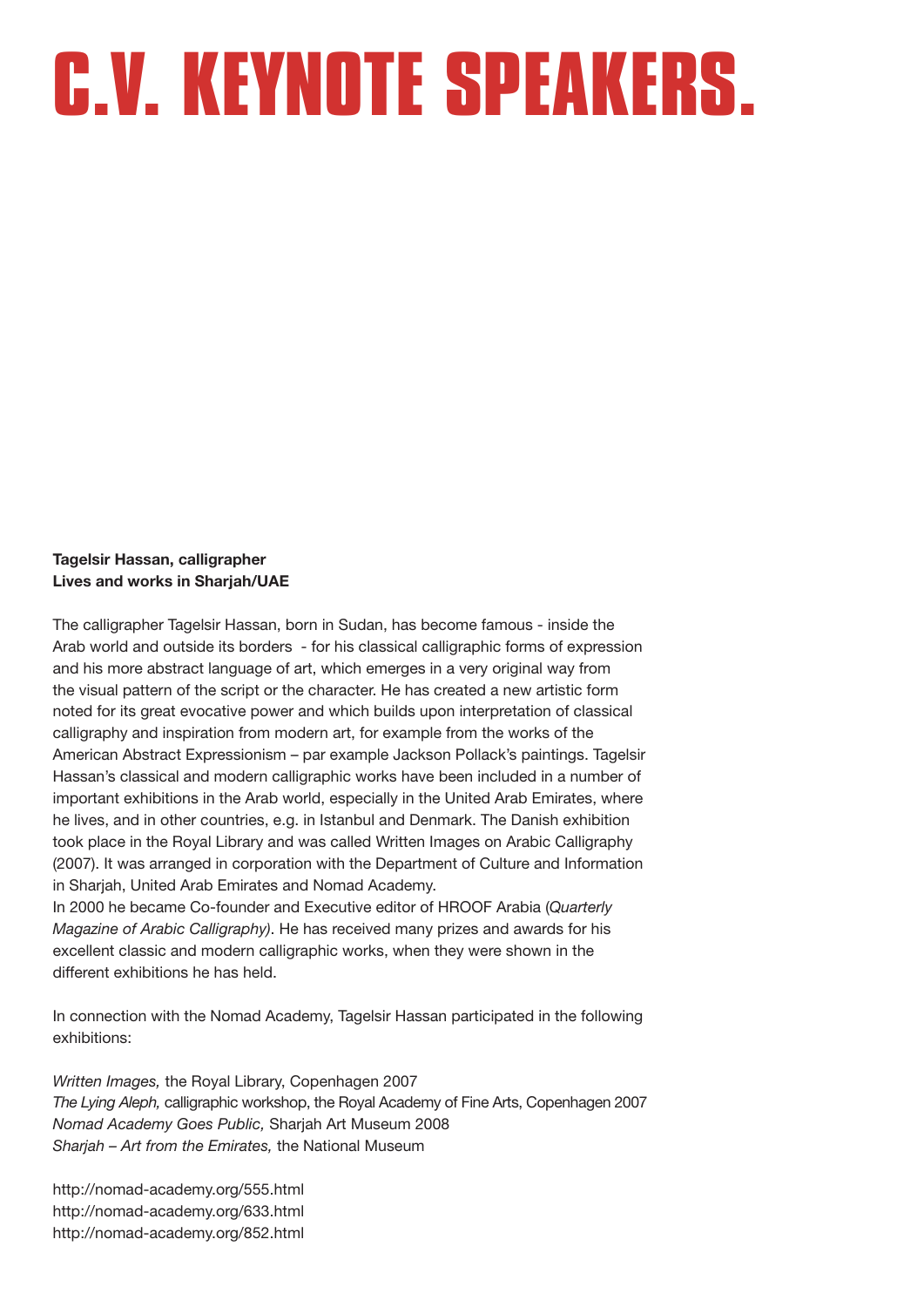**Nasser Moaiedi Jorfi, bodytherapist Lives and works in Tehran, Iran**

Nasser Moaiedi Jorfi has worked as a sports therapist in many countries. While a member of the F.I.F.A., he was part of the therapeutic team for the *All International Iranian Players,* joining the World Cup in France 1998. Here, he became known to the public as "Angel Hand".

During his stay in Denmark in 2000-03, Nasser Moaiedi Jorfi worked with a number of healing techniques in private clinics and massage centers.

During 2003-08 Nasser Moaiedi Jorfi was involved with the work of the Nomad Academy. His deep knowledge of both Islam and Christianity, as well as his specialized knowledge of the body sciences, numerology, astrology and spiritual healing, gave him a certain role in the team developing the art and architecture project MOONLIGHT OASIS: a pilot project for a healing city in Sharjah/UAE, modeled by Architect MAA Jane Havshøj and sculptor, Professor Mogens Møller, who initiated the project in 2001.

Nasser Moaiedi Jorfi, Jane Havshøj and Mogens Møller in the book Art and Science carefully describe MOONLIGHT OASIS*. Architecture´s and Art´s Site-specific Projects*. (The Royal Danish Academy of Fine Arts, 2006) and in several Arabic and Danish magazines and newspapers.)

The MOONLIGHT OASIS, which is a generously conceived re-interpretation of the classical Arabian Moonlight Garden, was presented at the following exhibitions: *Seven from Afar*, Sharjah Art Museum 2004 *Moon, Light and Sand*, Gallery Specta, Copenhagen 2004 *Nomad Academy Goes Public*, Sharjah Art Museum 2008

http://nomad-academy.org/moonlight\_garden.html http://nomad-academy.org/moon\_light\_sand.html http://nomad-academy.org/517.html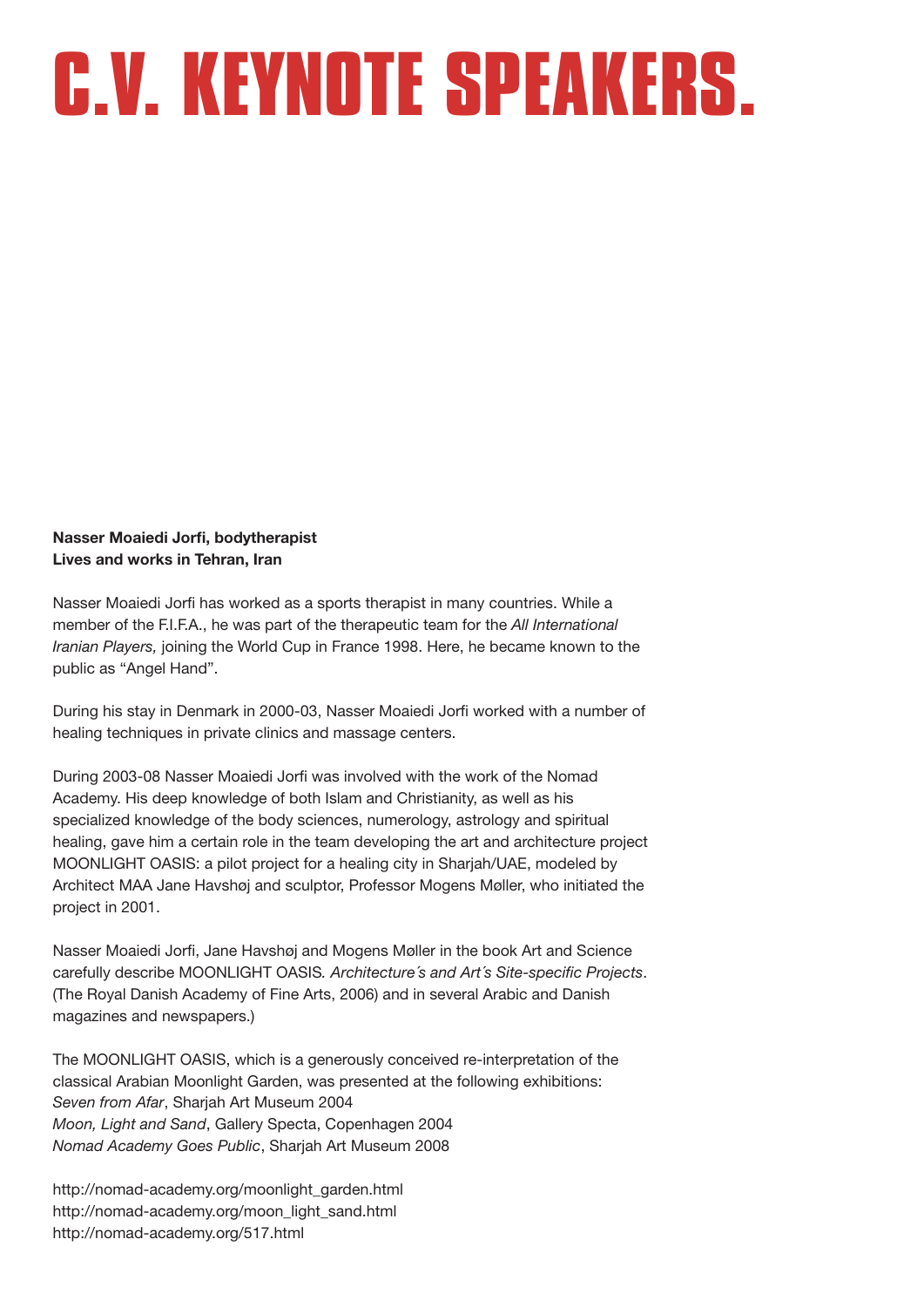#### **Michael Singer, artist Lives and works in Vermont and Florida**

The American artist Michael Singer has made a significant and forceful impact on the art world for the past four decades. Since the early 1990's his projects outside the realm of galleries and museums are also well recognized and distinguished for their creative force and innovative practices addressing such diverse areas as public art, architecture, landscape and infrastructure design along with urban planning and policy. Singer was formed as an artist when Minimal Art and Land Art were influencing the New York cultural world. His evocative drawings and remotely sited sculptures from the 70s were at the forefront of environmental consciousness and nature-based art in the U.S. They have a magical presence, adding unexpected perspectives expressing a new vision of western culture's relationship to nature. Since the mid-80s Singer has created unique models for transforming public art, architecture, landscape and planning to include environmental repair and regeneration. Many of his projects are the collaborative work of the multifaceted Michael Singer Studio and his interdisciplinary team of environmental planners, naturalists, engineers, scientists, social anthropologists, historians, economists, and other professionals collaboratively working to propose and realize innovative environmental, social, political and economic solutions.

http://www.michaelsinger.com/ http://www.edf.org/documents/7182 Infrastructure and Community.pdf

On 7th June the Utzon Center in Aalborg will open a large exhibition of Singers sculptures, gardens and architectural projects. http://www.utzoncenter.dk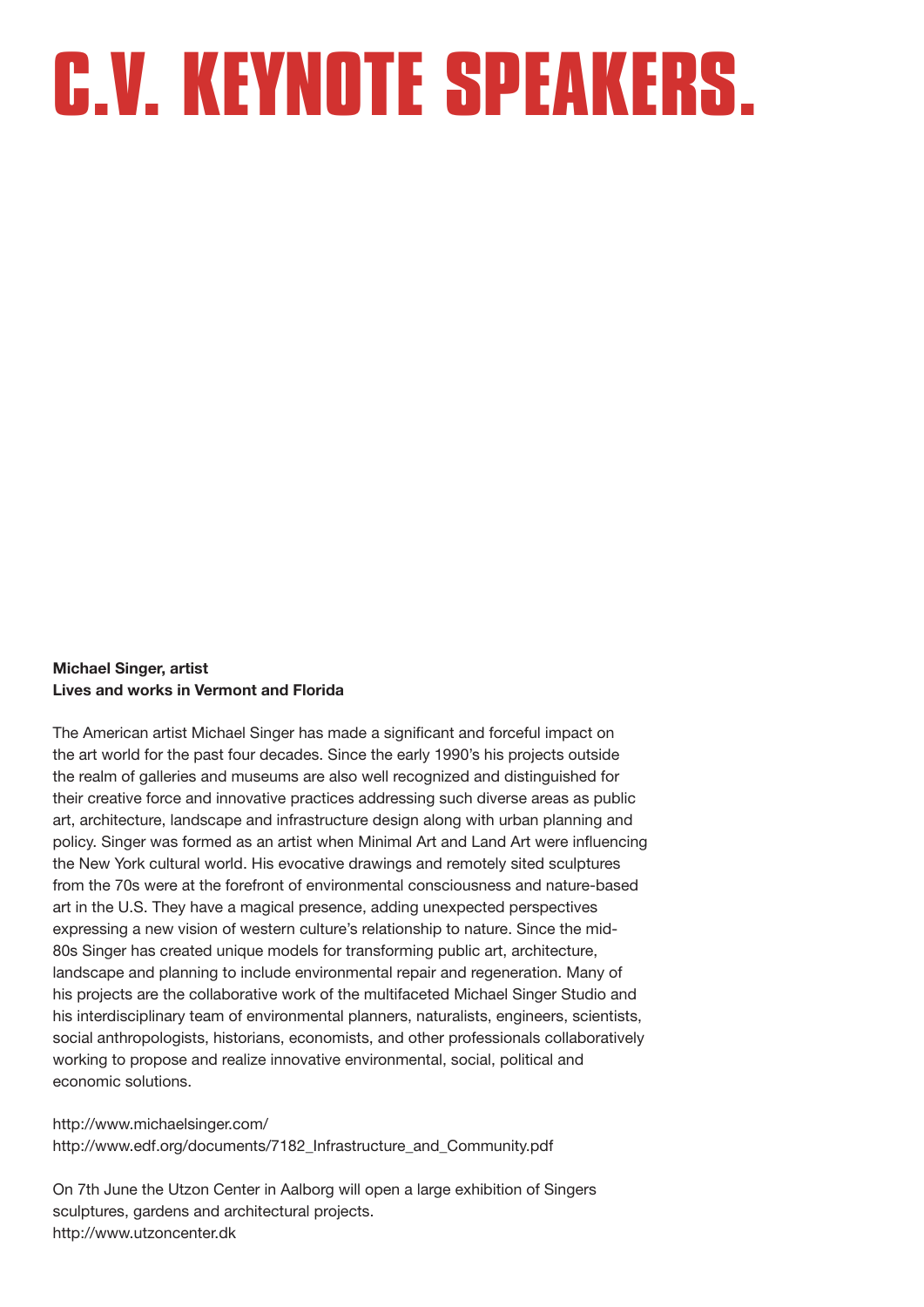**Martin Krogh, architect MAA Martin Laursen, architect MAA Co-founders of ADEPT ARCHITECTS Lives and works in Copenhagen**

ADEPT is a Copenhagen based office working within the fields of architecture, urban planning and landscape design. ADEPT is founded and leads by architects: Anders Lonka, Martin Laursen and Martin Krogh. Since its establishment in 2006, ADEPT has won several international competitions. Creating better cities and new relationships in the interface between city and building is the ambitious goal that ADEPT has set as its challenge. An open-minded desire to experiment and a series of powerful architectural statements places this young architectural practice among architecture's current forerunners. Winning projects: "Village in the Sky", "new Academy for Reykjavik", 2008, "H+", 2009 "Dalarna Media Arena", "Flintholm SPARK", 2010 and "oppdal plus", 2011, witness their Dutch methodical schooling, which encourages programmatic, strong and uncompromising architectural results. ADEPT is especially focused on important issues in the planning of future urban structures, such as density, barrier issues, interfaces between public and private spheres and the local plan as a generic program. How do we create exciting progress, diversity and quality of urban space, are questions which ADEPT pursue and unravel in their architectural work. At the moment ADEPT's work can be experienced in three exhibition halls – Utzon Center, Aalborg, SHIP, Helsingborg and Louisiana Art Museum, Humlebæk.

While studying at the Aarhus School of Arcitecture Martin Krogh and Martin Laursen made a pilot project for an Arabic Cultural Institute in Copenhagen – SALAMANDER (2005) on show during *Nomad Academy Goes Public,* Sharjah Art Museum 2008

http://adeptarchitects.com/ http://nomad-academy.org/arab\_cultural\_institute\_05.html http://nomad-academy.org/517.html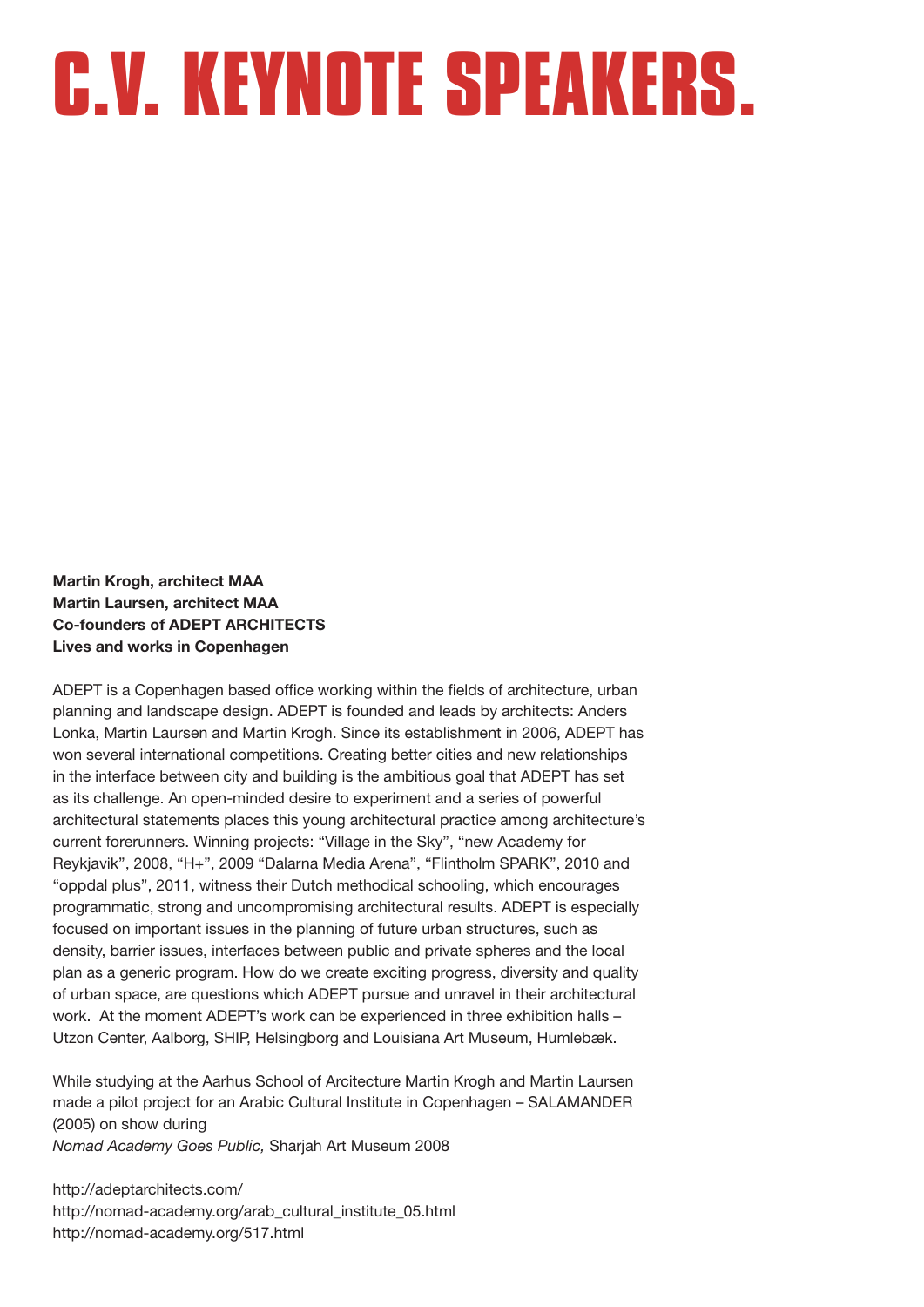**Else Marie Bukdahl, D. phil. General coordinator of Nomad Academy Lives and works in Copenhagen**

#### *Education & appointment*

| 1970-72   | Acting professor, University om Aarhus.                          |
|-----------|------------------------------------------------------------------|
| 1980      | Doctor of Philosophy (Art History), ibid.                        |
| 1980-1907 | Associate professor, The Royal Danish Academy of Fine Arts'      |
| 1984-     | Co-editor to and contributor of Les Œuvres complètes de Diderote |
|           | Diderot and to Paris.                                            |
| 1985–2005 | Rector, Royal Danish Academy of Fine Arts.                       |

#### *Honorary office*

| 1982-2006 | Director, New Carlsberg Foundation                                    |
|-----------|-----------------------------------------------------------------------|
| 1985-     | Member of the Royal Danish Academy of Sciences and Letters            |
| 1991-2001 | Member of the board of directors, Danish National Research Foundation |
| 2005      | Honored member of International Who's Who                             |
| 2005      | Selected as one of the IBC's Leading Educators of the World           |
| 2005      | Nominated by "The American Biographical Institute as one of the great |
|           | women of the 21st Century."                                           |
| 2006      | Member og The Royal Norwegian Society of Sciences and Letters.        |
| Awards    |                                                                       |
| 1987      | Officier des Palmes Académiques, Paris. -                             |
| 1990      | Knight of the first degree of the Order of the Dannebrog.             |

#### 1998 Chevalier de l'Ordre des Arts et des Lettres, Paris

#### *Select bibliography in foreign languages*

*Diderot, critique d'art. I. Théorie et pratique dans les Salons de Diderot.* (Thesis). *II. Diderot. Les salonniers et les esthéticiens de son temps,* Copenhagen, 1980-82." - "Les Symboles visuels et *la force de l'unité",* in *Le Regard et l'objet. Diderot critique d'art*, éd. par M. Delon et W.Drost, Heidelberg 1989. - *Johannes Wiedewelt. From Winckelmann's Vision of Antiquity to Sculptural Concepts of the 1980s,* Copenhagen, 1993. - *Puissance du baroque. Les forces, les formes, les rationalités*, red. E. M. Bukdahl et C. Juhl, Paris, 1996. - *The Baroque. A Recurrent Inspiration,* Copenhagen, 1998. - *Caspar David Friedrich's Study Years at the Royal Danish Academy of Fine Arts and his importance for Danish art,* Copenhagen, 2005. - "Art and Science" in *Art and Science. Architecture's and Art's Site-Specific Projects,* Copenhagen, 2006 (with Arabic). - *The Golden Islamic Age in Spain. Art, Architecture and Science in Cordoba and Granada,* Copenhagen*, 2006. -* "Diderot interprète de Winckelmann et de Falconet" in *Roma Triumphans*, 2008. - "Tradition and innovation - the local and the global" in the catalogue to the exhibition *Sharjah – Art from The Emirates*, The National Museum in Copenhagen18/6- 31/ 10 2010. http://nomad-academy.org/nomads.html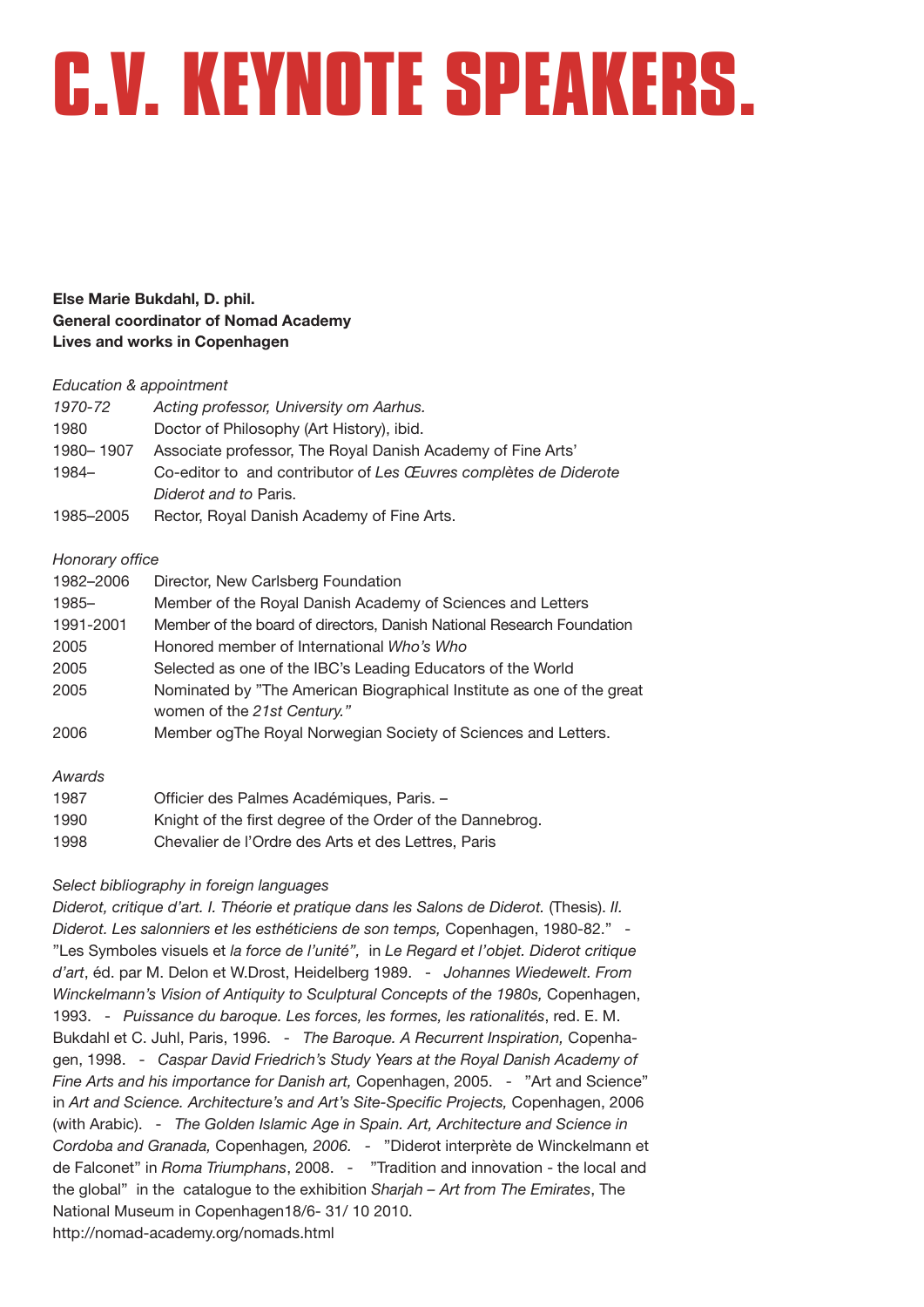**Dorte Dahlin, visual artist Initiator and general coordinator of Nomad Academy Lives and works in Copenhagen**

Dorte Dahlin was educated at The Royal Danish Academy of Fine Arts between 1978- 82 and became one of the central figures in the break-through of New Image/Wild Painting in Denmark. Her works are represented at many Danish art museums and in private collections and she received several grants. Since the early 1990`s she has been working in the field of site-specific art, sculpting in public spaces - in all aspects of the word.

In 1992 Dorte Dahlin worked as an Assistant Professor for architect Daniel Libeskind during the workshop An Observatory of Premonition at The Royal Danish Academy of Fine Arts, dealing with the future of Copenhagen. Dorte Dahlin was a member of the Committee for Art in Public Space, discussing Art, democracy and the public space, Royal Academy Council 1996-2000.

Dorte Dahlin curated the major cultural event Overlaps. North-Southeast, Sharjah Art Museum, UAE, 2000. The exhibition served as one of the precursors to Nomad Academy, which came to involve more than a hundred international artists, architects, philosophers, poets and scientists.

#### *PAINTINGS in public and private collections (selected):*

National Gallery of Denmark, AAROS, Aarhus Museum of Modern Art, Collection of HRH Prince Joachim and HRH Princess Alexandra, Collection of HRH Crown Prince Frederik, Collection of HRH Sheik dr. Sultan Bin Mohamed Al Qasimi, Sharjah UAE, Danish Cultural Institute, Beijing, DAC, Danish Architecture Centre, Copenhagen, University of Copenhagen

#### COMMISIONS (selected):

The Green Square, Hirtshals 1993, Monument and Staircase (with sculptor, professor Mogens Møller), Hirtshals 1997, Twilight, a streetlamp (collaboration with Louis Poulsen International Lighting) 2002, Rosequarts window, Sct. Jacobs Church, Ballerup 2003

Virtue Mine Honour, paintings, Nykredit, Copenhagen 2003 Rosequarts door, Aalborg Monestry Church, 2010-11

http://nomad-academy.org/nomads.html http://www.dortedahlin.dk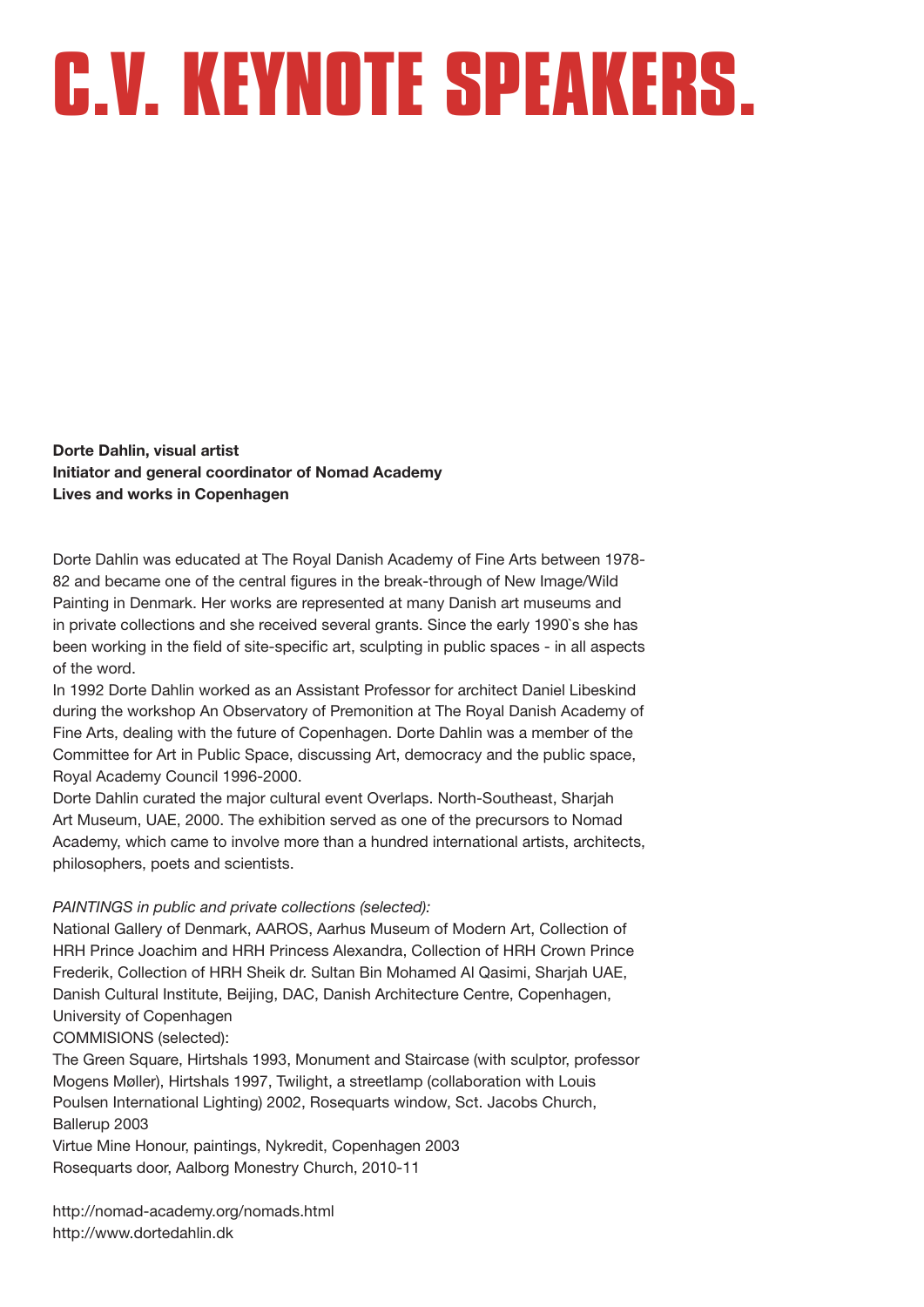### **PERFORMING. MOONLIGHT OASIS**

**Salim Abdali, scientist and writer Nomad Academy organizing team Lives and works in Copenhagen**

Salim Abdali has been engaged in the work of Nomad Academy since 1999, when he was one of the organizing team and contributed with poetry and translations, participating in the cultural event "Overlaps", in North Southeast, Sharjah Art Museum, 2000, and later in several other projects within Nomad Academy. Salim Abdali combines his professional career as a scientist with being a writer and translator of poetry from Arabic to Danish (and vise versa), latest *The Book: Past Day's Place is Now* of Adonis to Danish (2011), and he has been editor of Danish and Arabic cultural magazines. Abdali has also worked at several universities, e.g. Syracuse University, NY, US, FOM-Institute in Amsterdam, The Netherlands, Ruhr-University Bochum, Germany.

http://www.nomad-academy.org/462.html http://www.nomad-academy.org/sharjah\_academy.html http://www.nomad-academy.org/ccc.html

#### **Niels Hav, poet and writer Lives and works in Copenhagen**

Niels Hav is a full time poet and short story writer, who has been *awarded The Danish Arts Council award and several prizes in Denmark*. His work has been published to several languages. In English he has *We Are Here*, published by Book Thug, and poetry and fiction in magazines as The Literary Review, Shearsman and PRISM International. This year his collection, *When I become Blind,* has been published in Arabic and was met with great interest by the critiques. He has also been translated to Dutch, Chinese and Turkish, and has guested many international poetry festivals. Niels Hav has so far published six collections of poetry and three books of short fiction, most recently *The Married Wives of Copenhagen.* 

http://chapbooks.webdelsol.com/worldvoices/hav/bio.html

#### **Ingolf Olsen, musician Lives and works in Copenhagen**

Ingolf Olsen's professional career began when in 1963 he got the chance to cope with the difficulties of the guitar part of Pierrre Boulez fantastic piece of music, Le Marteau sans Maîtres from 1955. Through all the years, he had an intensive career giving concerts all over Europe and many places outside Europe. His repertoire includes music from early renaissance period and up to the most advanced matters of contemporary music. He has also been playing the renaissance lute on a high level, and he has played with different orchestras in and outside Denmark, e.g. the London Symphony Orchestra.

http://www.ingolfolsen.dk/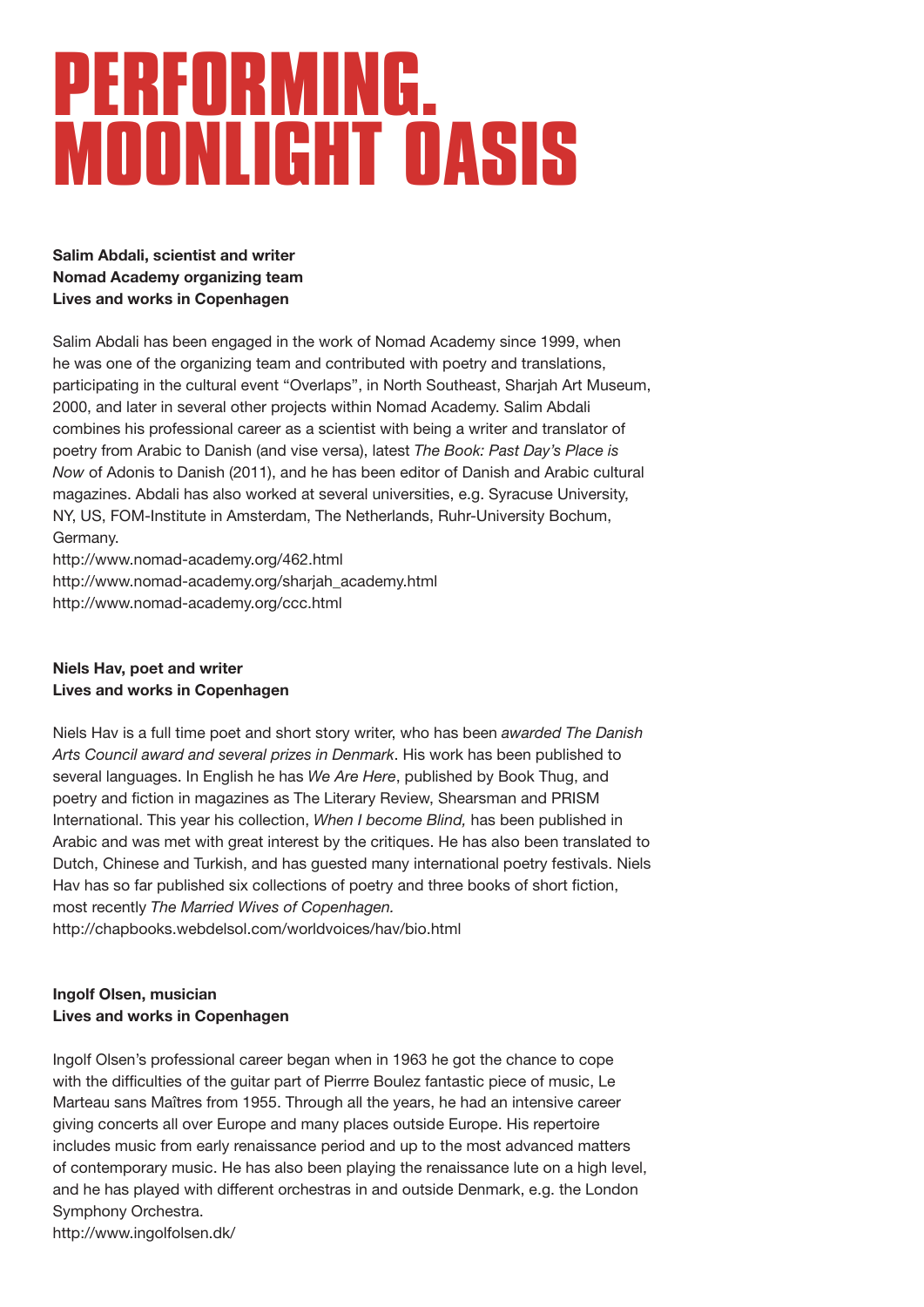### **NOMAD ACADEMY. 1999-2011**

As the sole Danish artist, the painter Dorte Dahlin exhibited her work at the *4th International Biennial in Sharjah* U.A.E. in 1999.

Her participation resulted in the realization of the exhibition OVERLAPS. North-Southeast, Sharjah 2000, joining 21 Danish artists, architects, poets and scholars. The exhibition eventually came to serve as one of the premises for an educational and cultural agreement between Denmark and the United Emirate of Sharjah (2001). The cultural agreement soon developed into an open, international network of artists, architects, poets and scholars - NOMAD ACADEMY, headed by Dorte Dahlin and former rector of the Royal Danish Academy of Fine Arts Dr. phil. Else Marie Bukdahl. One of the overall goals of NOMAD ACADEMY has been to establish networks and/ or to extend the already existing networks conjoining the Arabic nations, Denmark and other countries in Scandinavia, to the rest of Europe and U.S.A.

For the purpose of succinctly, to put Nomad Academy into perspective in the overall picture, the four exhibitions and initiatives that served as precursors to the cultural exchange program were:

1999 *The 4th International Biennial in Sharjah*, 2000 *Overlaps. North-Southeast*, Sharjah Art Museum 2000 Concept for *Sharjah Academy of Fine Arts* 2001 The 5th International Biennial in Sharjah.

Several of the different projects that are listed in the following were *not* constituent elements of the original agreement between Sharjah and The Royal Danish Academy of Fine Arts but were in fact been developed and administrated independently by other newly affiliated institutions.

| 2001 | Proposal for Arabic Cultural Institute in Copenhagen                   |
|------|------------------------------------------------------------------------|
| 2003 | One month study residency for two Arabian artists at The National      |
|      | Workshop for Arts and Crafts "Gammel Dok" (the Old Dock), in           |
|      | Copenhagen.                                                            |
| 2003 | Five from Afar: five artists from Sharjah exhibited inside the Gallery |
|      | QSpace at The Royal Danish Academy of Fine Arts.                       |
| 2004 | Seven from Afar: seven Danish graphic artists and photographers        |
|      | exhibited at the Sharjah Art Museum                                    |
| 2004 | Art and Science, Art in the Public Space & Art and Language: a         |
|      | seminar held at Sharjah University and at The American University of   |
|      | Sharjah, with participants from Sharjah, Copenhagen and Tehran.        |
| 2004 | Moon, Light & Sand - Qamar, Dhea & Rimal: Pilot projects for the       |
|      | public space in Sharjah. Gallery Specta, Copenhagen, with the          |
|      | participation of a number of Arabian and Danish artists.               |
| 2005 | Gardens: 30 pilot projects for an Arabian Cultural Institute in        |
|      | Copenhagen at The Copenhagen School of Architecture.                   |
| 2007 | Written Images. Arabic Calligraphy. Exhibition at the Royal Library,   |
|      | Copenhagen.                                                            |